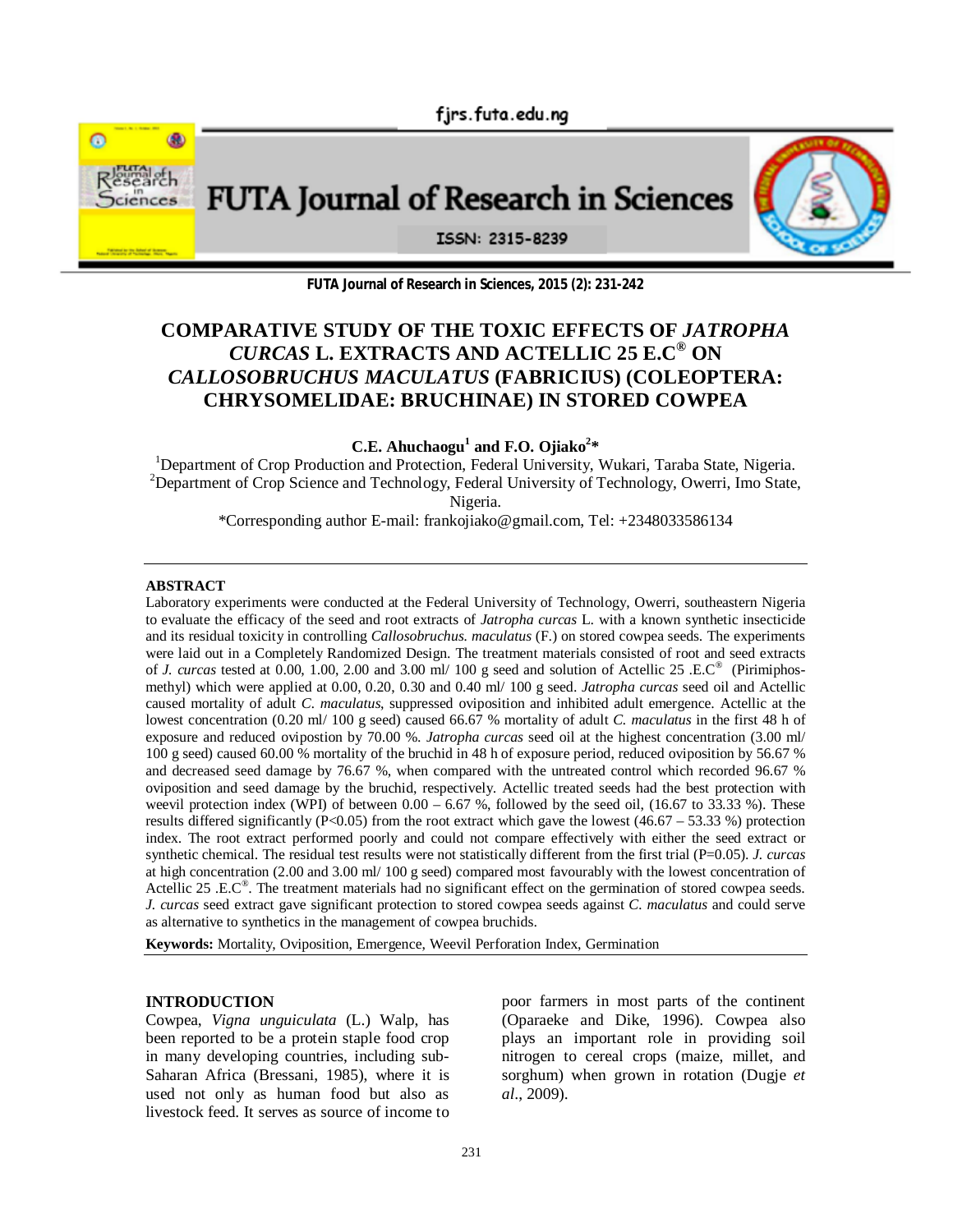The Bean beetle*, Callosobruchus maculatus* (Fabricius, 1775) (Coleoptera: Chrysomelidae: Bruchinae) is an agricultural insect pest of Africa and Asia that presently range throughout the tropical and subtropical world (Beck and Blumer, 2014). The bruchid is the economic insect pest of stored cowpea seeds in Nigeria (Ojiako and Adesiyun, 2008a) and is termed 'field -to-store' because the pest's infestation often begins in the field as the mature pods dry (Huignard *et al.,* 1985). When the infested seeds are harvested and stored, the pest population increases rapidly resulting in total destruction within a short duration of 3-4 months (Rahman and Talukder, 2006).

In West Africa, market surveys in northern Ghana has recorded 15 to 94 % cowpea seed damage and 65 % weight loss, each year, due to infestation by *C*. *maculatus* (Golob *et al*., 1988).

Several methods and measures have been adopted to curb the problems of this insect pest infestation. These include the use of chemical insecticides such as DDT and lindane (Srivastava 1998) and more recently, dichlorvos, pirimiphos-methyl, permethrin, deltamethrin and fumigants like phosphine tablets (Ojiako and Adesiyun, 2008a). These measures, however, are becoming more and more expensive and less available at the peasant farmers' level. Though, synthetic insecticides have proven very effective in controlling these beetles, the problems associated with its usage such as insect resistance, pest resurgence, health hazards, residual toxicity, increasing costs of application and widespread environmental hazards have directed the need for effective, biodegradable pesticides (Talukder and Howse, 2000; Elhag, 2000).

Plant extracts have been reported to possess insecticidal properties against a wide range of insect pests (Lale, 1992). For instance, petroleum ether extract of *Azadirachta indica* A. Juss. (Saxena and Saxena, 2000), *Jatropha curcas* Linnaeus seed oil and seed powder (Adebowale and Adedire, 2006; Ahuchaogu *et al*., 2014, Ojiako *et al*., 2014), powdered leaves and extracts of *Vitex negundo* Linnaeus (Rahman and Talukder, 2006), plant lectins derived from *Cicer arietinum* Linnaeus (Sadeghi *et al*., 2006), powder of *Terminalia chebula* Retzius and *Cassia auriculata* Linnaeus (Govindan and Jeyarajan- Nelson,

2008), plants extracts of *Aloe vera* Burm.f., *Cannabis sativa* Linnaeus and *Trema orientalis* (L.) Blume (Jibrin *et al*., 2013) essential oils isolated from *Zingiber officinale* Linnaeus and *Mentha pulegium* Linnaeus (Loni and Panahi, 2015), essential oils of *Lippia multiflora* Moldenke, *Hyptis spicigera* Lam. and *Ocimum americanum* Linnaeus (Ilboudo *et al*., 2015), plant powders of *Cymbopogon citratus* (DC.) Stapf, *Alstonia boonei* De Wild. , *Hyptis suaveolens* (L.) Poit. , *Loranthus braunii* Engl. and *Lycopersicon esculentum* Mill. (Azeez and Pitan, 2015), etc. have been reported to have significant oviposition deterrence and diverse biological activity against *C. maculatus* and other field pests.

Among the many Jatropha species, *Jatropha curcas* Linnaeus. is the most studied as the seed is rich in oil and protein (Makkar and Becker, 1997). The plant, dubbed the 'diesel plant' has been used in traditional human and veterinary medicine for a long time (Duke, 1985). Oliver-Bever (1986) has reported the use of the plant's root powder as an aphrodisiac and in curing asthma and rheumatism when mixed with milk. The bark, roots and leaves are acidic and pungent and are taken to promote digestion. They are also used as a molluscicide and rodenticide (Devappa *et al*., 2011).

The seed and root parts of *J. Curcas* have been variously reported (Chomnong, 1990; Ohazurike *et al*., 2003; Agu *et al*., 2013; Ahuchaogu *et al*., 2014; Ojiako *et al*, 2014) to have cytotoxic, insecticidal and nematicidal activities on stored seeds and field crops. Various parts of the plant have also been reported to be used in soap making, as biodiesel, as activated charcoal, as chewing-stick, in making ceiling boards, floor tiles as well as in dye and pigments production (Belewu, 2008).

This study aimed at evaluating the comparative efficacy of the seed and root extracts of *J. curcas* with a known synthetic insecticide and its residual toxicity in controlling *C. maculatus* on stored cowpea seeds.

#### **MATERIALS AND METHODS Insect Culture**

Adult *C. maculatus* were collected from infested cowpea seeds from Ihiagwa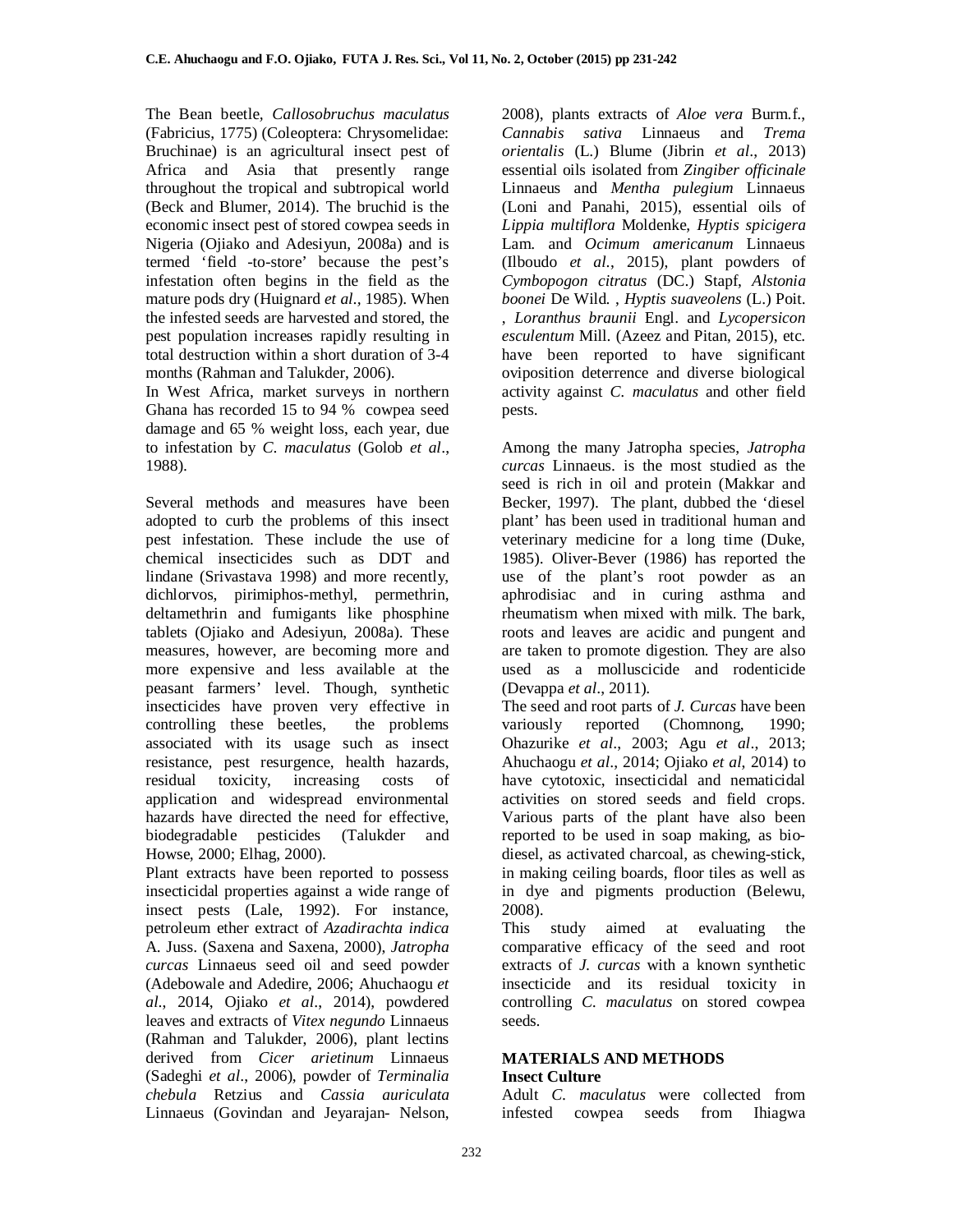community market in Owerri West Local Government Area of Imo State, Nigeria. The insects were introduced into two 500 ml breeding jars containing disinfected wholesome cowpea seeds (Ife brown variety) and kept under ambient temperature of  $28^0C$  +  $3^0$ C and relative humidity of 75 $\pm$  5%. These were used to establish a laboratory culture.

# **Collection and Preparation of Cowpea Seeds**

Ten (10) kg of cowpea seeds (Ife brown variety) sourced from the International Institute of Tropical Agriculture (IITA), Ibadan, Nigeria, were sorted to remove holed/wrinkled seeds from the wholesome ones. The selected seeds were disinfested by putting them in a transparent polythene bag with 2 tablets of Phostoxin*®* (Aluminum phosphide) in an envelope. The polythene bag was then inserted into a plastic bucket, tightly covered, and kept for one week. The seeds were air- dried under shade for 24 hours before use.

### **Preparation of Test Plant Powders and Actellic 25 .E.C®**

Seeds and roots of *J. curcas* were obtained from Ilorin, Kwara State. The roots were chopped into bits and air dried under shade for one week. The kernel and the dried root parts were pulverized into fine powder using a Philips electric blender (Cucina HR 1731/37, 2L/400w.220v-50/60Hz.) and passed through a ten-micron sieve. One hundred grams of the plant materials was separately dissolved in 500 ml of acetone (BDH Chemicals, 99.5 %) and the solution filtered through a calico cloth. The filtrate was subjected to low pressure distillation (using a Soxhlet extractor) and the solvent recovered for further use. Actellic 25 .E.C® was bought from an agro-chemical store in Owerri, Imo State and dissolved in water at the rates stated below.

# **Bioassay**

One hundred grammes of cowpea seeds were weighed out into 250 ml translucent plastic containers, which were covered with clean calico cloth. The extracts of *J. curcas* root and seeds were measured out at 1.00, 2.00 and 3.00 ml and separately mixed with the 100.00 g of the seeds in the 250.00 ml plastic containers. Actellic 25 .E.C® was measured at 0.20, 0.30 and 0.40 ml and dissolved in 10.00 ml of water each. 1.00 ml of each of the solutions was measured out and mixed with the 100.00 g of cowpea seeds and air-dried.

The treated seeds were returned into the 250.00 ml plastic containers. These served as the treated seed stock.

Twenty four hours later, 50 seeds from each of the treated and untreated (control) cowpea seeds from the reserved seed stock were put into 100.00 ml plastic containers. The treatments were replicated three times including the control.

Five pairs of male and female adult *C. maculatus* were introduced into each of the 100 ml container. The containers were covered with calico cloth and held firmly with rubber bands to preclude exit or entry of insects.

# **Data Collection**

**Adults Mortality***:* Data were collected on the effect of the plant extracts and Actellic on the mortality of the adults, which were assessed 24, 48 and 168 hrs (7 days) after treatment. The percent mortality was calculated as described by Niber, (1994):

Percent mortality = No. of dead insect  $x$  100 Total No. of insects

**Oviposition:** The Number of eggs laid on the cowpea seeds was recorded on the  $7<sup>th</sup>$  day on a sub sample of 10 randomly selected seeds. The seeds were put back into their respective containers, covered and left until the emergence of the first filial generation.

**Emergence:** The total number of adults that emerged (dead and living) was counted. This was by summing up the number of adults that emerged 24, 48 and 96 hours during the first filial generation emergence.

**Damage Assessment:** Damage was assessed by the number of exit holes. This was done using a sub-sample of 10 seeds at 96 hours after the first emergence. The weevil perforation index (WPI) (Fatope *et al*., 1995), was then calculated thus:

 $WPI=$ 

% Treated cowpea grains perforated x 100 % control cowpea perforated 1

Weevil perforation index exceeding 50 was regarded as enhancement of infestation by the weevil or negative protectant ability of the plant material or insecticide tested.

**Residual Test:** To assess the residual effect of the plant materials and the synthetic insecticide on the stored seeds, the above procedures were repeated 3 months after the initial bioassay. The seeds for the residual experiment were collected from the seed stock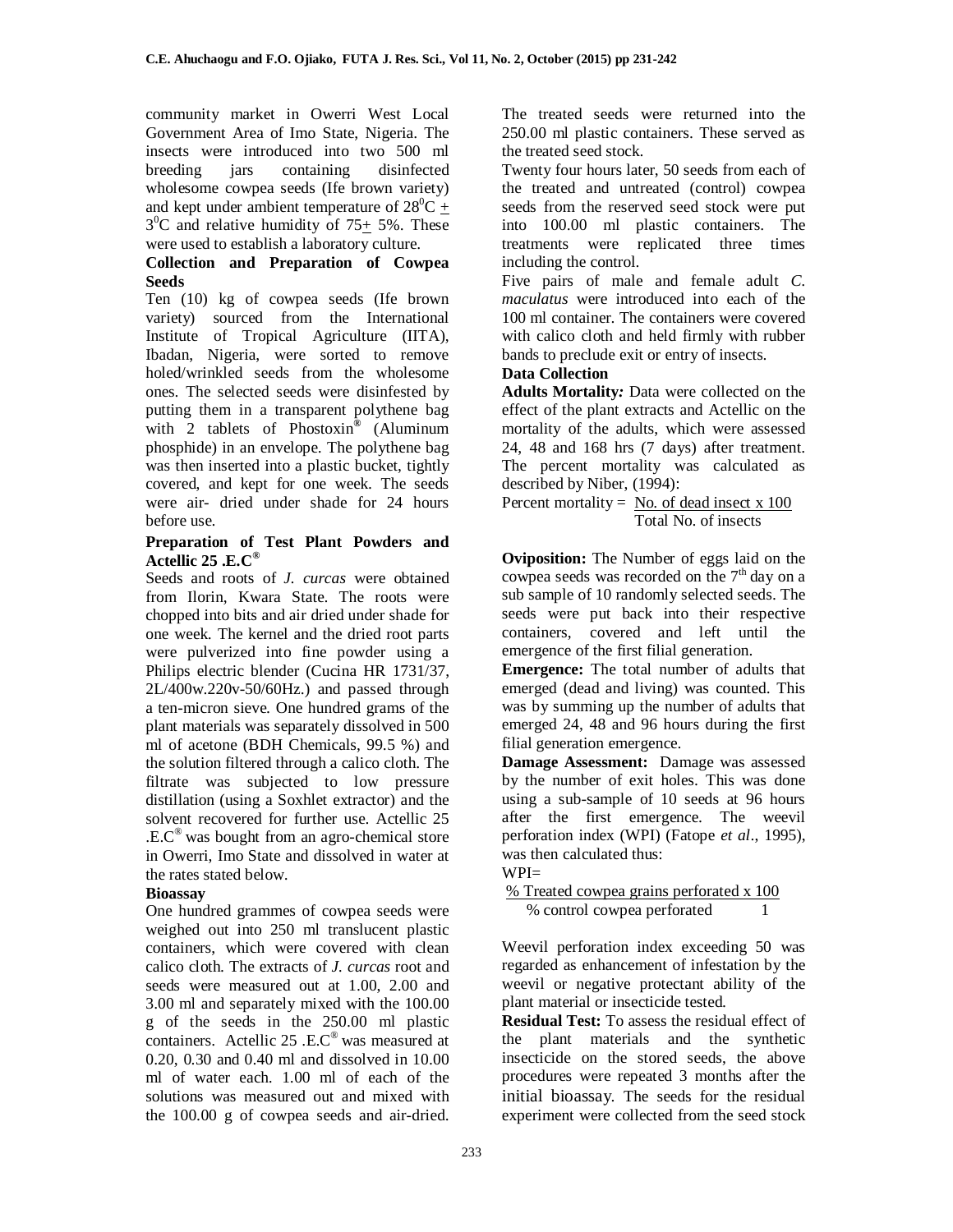in the 250 ml plastic container. Fifty seeds from each of the treated and untreated (control) cowpea seeds were used for this experiment.

**Germination Test:** For the control germination test, 30 untreated cowpea seeds were planted before the commencement of the experiment. Ten (10) seeds were put in a petridish lined with Whatman's filter paper moistened with water. This was replicated thrice. Seven days later, the number of germinated seeds was counted and expressed as percentage germination.

The germination test was repeated three months after storage with the plant material and Actellic. This was to determine the effect of the treatment materials on seed germination. **Data Analysis**

All data collected were analyzed using Analyses of Variance (ANOVA) in a Completely Randomized Design and treatment means separated using Fisher's Least Significant Difference (F-LSD) at 5.00 % probability levels

# **RESULTS**

In both the initial and residual experiments, mortality of adult *C. maculatus* after 24 and 48 h exposure was higher in seeds treated with *J. curcas* seed extract (Table 1). The *J. curcas* root extracts recorded a lower percentage mortality  $(3.33 - 20.00 %)$  of the target insect pest, which did not differ significantly  $(P=0.05)$  with the untreated control  $(0.00 -$ 13.33%). The synthetic insecticide at 24 and 48 h gave a mortality of between 36.67- 83.33 %., while the *J.* seed oil reached 60.00 % in 48 h after three months of storage

Actellic 25 .E.C® and *J. curcas* seed oil significantly reduced the number and distribution of eggs laid all through the duration of the experiment when compared with the root extract and the untreated control (Table 2). In the Actellic and *J. curcas* seed oil treated seeds, the highest number of eggs laid per seed was 0.43 and 0.93, respectively, with a maximum of 26.7 and 46.7 % seeds oviposited on. Seeds treated with the root extracts recorded a maximum of 1.73 eggs per seed with 80 % of the seeds oviposited on. This differed statistically with the untreated control which recorded 3.00 eggs per seed with all the seeds (100 %) oviposited on.

Emergence of adult *C. maculatus* in the treated samples during the experiments is shown in Table 3. Actellic treated seeds recorded the lowest (9.34) adult emergence of the bruchid in the residual test trial, followed by *J. curcas* seed oil (42.00 emerged adults). The results however differed significantly (P<0.05) from the root extract treated seeds with 118.33 total adult emergence which compared closely with the untreated control (120.67 insects).

Actellic treated seeds were the least damaged (Table 4). The mean number of holes per seed and the number of seeds with holes ranged from 0.10 - 0.22 and 0.00 - 0.67, respectively, , this was followed by *J. curcas* seed oil, with 0.40 to 0.60 holes per seed and 1.67 to 3.33 seeds with holes, respectively. The untreated control, ranged from 2.20 to 2.43 holes per seed and 9.67 to 10.00 seeds with holes, respectively. Similarly, Actellic treated seeds had the best protection with weevil protection index (WPI) of between  $0.00 - 6.67$  %, followed by the seed oil, (16.67 to 33.33 %). These results differed significantly  $(P<0.05)$ from the root extract which gave the lowest (46.67 – 53.33 %) protection index.

Though there were no significant differences (P=0.05) among the various application concentrations, however, the medium and highest concentrations for each treatment material were better than the lowest rates.

Actellic 25 .E.C® and the *J. curcas* seed and root extracts used in storing the cowpea seeds had no significant (P=0.05) effect on seed germination (Table 5). The treated seeds did not differ statistically from the untreated control with 86.44 % germination.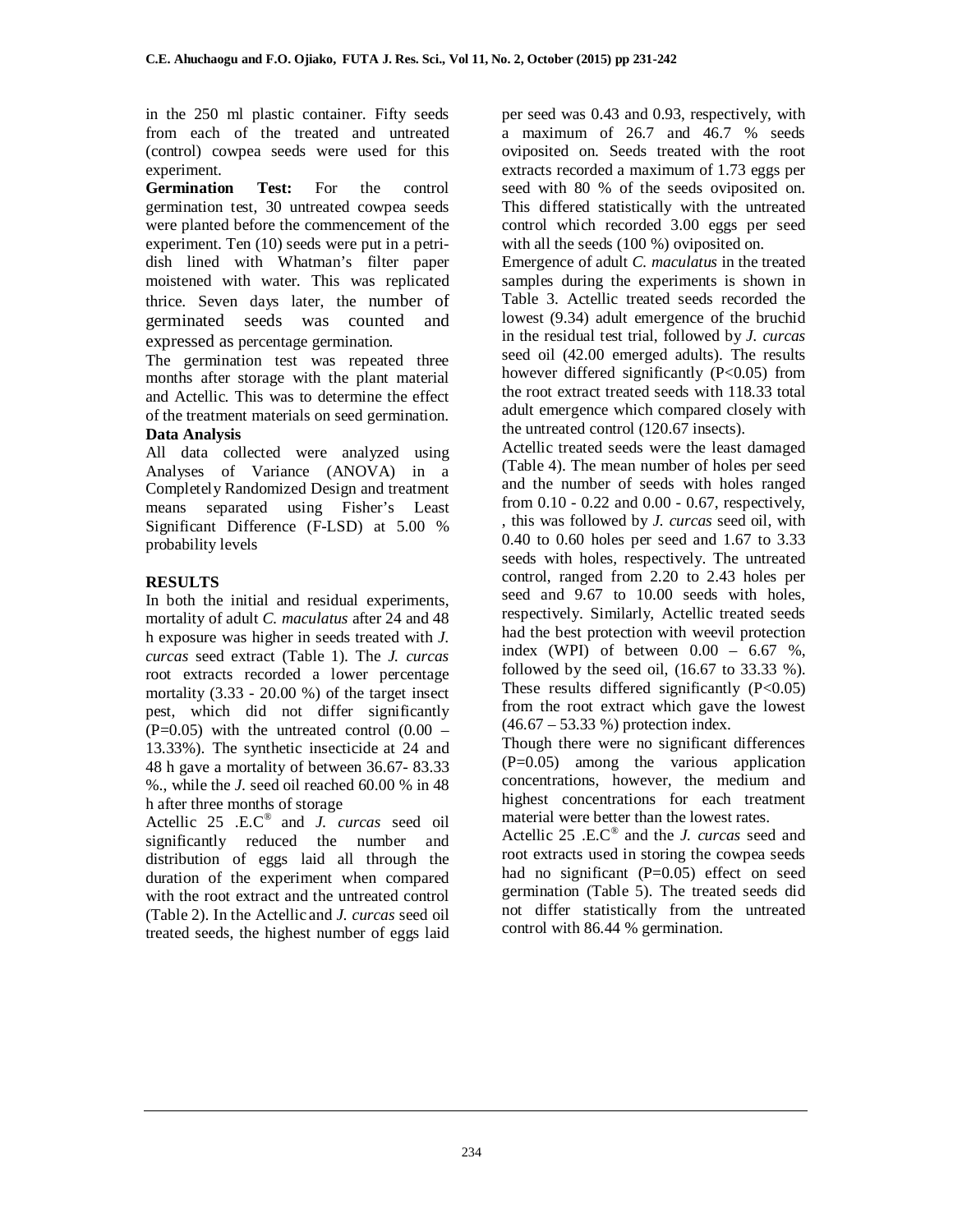|                                     |                       |                     |                   | <b>ADULT MORTALITY</b> |                   |                    |                   |
|-------------------------------------|-----------------------|---------------------|-------------------|------------------------|-------------------|--------------------|-------------------|
| <b>Treatment</b><br><b>Material</b> | Rate<br>(ml)<br>100 g | 24 hr<br>$1st$ Exp. | 24 hr<br>Res.Exp. | 48 hr<br>$1st$ Exp.    | 48 hr<br>Res.Exp. | 168hr<br>$1st$ Exp | 168hr<br>Res.Exp. |
| <b>JSE</b>                          | 1.00                  | 16.67               | 16.67             | 40.00                  | 40.00             | 73.33              | 80.00             |
|                                     | 2.00                  | 23.33               | 20.00             | 53.33                  | 43.33             | 80.00              | 83.33             |
|                                     | 3.00                  | 26.67               | 23.33             | 60.00                  | 56.67             | 66.67              | 93.33             |
| <b>JRE</b>                          | 1.00                  | 3.33                | 3.33              | 13.33                  | 16.67             | 30.00              | 23.33             |
|                                     | 2.00                  | 6.67                | 6.67              | 16.67                  | 13.33             | 30.00              | 33.33             |
|                                     | 3.00                  | 10.00               | 9.67              | 20.00                  | 20.00             | 40.00              | 36.67             |
| <b>ACT</b>                          | 0.20                  | 36.67               | 43.33             | 66.67                  | 66.67             | 96.67              | 96.67             |
|                                     | 0.30                  | 46.67               | 43.33             | 76.67                  | 80.00             | 96.67              | 96.67             |
|                                     | 0.40                  | 50.00               | 43.33             | 83.33                  | 83.33             | 100.00             | 100.00            |
| C                                   | 0.00                  | 6.7                 | 0.00              | 23.33                  | 13.33             | 33.33              | 30.00             |
| <b>LSD0.05</b>                      |                       | 10.90               | 9.960             | 11.00                  | 11.86             | 9.101              | 11.72             |

**Table 1: Effect of Extracts of** *Jatropha curcas* **and Actellic 25 .E. C on Adult Mortality of**  *Callosobruchus maculatus***.**

Res.Exp.: Residual Experiment<br>JSE: *Jatropha curcas* seed ex-

Jatropha curcas seed extract

JRE: *J. curcas* root extract

ACT: Actellic 25 .E. C

C: Control

**Table 2: Effect of Extracts and Actellic 25 .E. C on Oviposition of** *Callosobruchus maculatus***.**

|                                     |                    |                          | <b>OVIPOSITION</b>      |                           |                           |
|-------------------------------------|--------------------|--------------------------|-------------------------|---------------------------|---------------------------|
| <b>Treatment</b><br><b>Material</b> | Rate<br>ml/100 $g$ | No. of $egg/10$<br>seeds | No. of eggs/10<br>seeds | No. of seeds with<br>eggs | No. of seeds<br>with eggs |
|                                     |                    | $1st$ Exp.               | Res.Exp.                | $1st$ Exp.                | Res.Exp.                  |
| <b>JSE</b>                          | 1.00               | 0.93                     | 0.90                    | 4.67                      | 4.67                      |
|                                     | 2.00               | 0.90                     | 0.90                    | 4.67                      | 4.00                      |
|                                     | 3.00               | 0.70                     | 0.73                    | 4.00                      | 3.67                      |
| <b>JRE</b>                          | 1.00               | 1.70                     | 1.73                    | 8.00                      | 8.00                      |
|                                     | 2.00               | 1.67                     | 1.60                    | 7.67                      | 7.00                      |
|                                     | 3.00               | 1.63                     | 1.50                    | 8.00                      | 7.00                      |
| <b>ACT</b>                          | 0.20               | 0.43                     | 0.33                    | 2.67                      | 2.00                      |
|                                     | 0.30               | 0.37                     | 0.33                    | 2.00                      | 1.33                      |
|                                     | 0.40               | 0.30                     | 0.27                    | 1.00                      | 0.67                      |
| C                                   | 0.00               | 2.76                     | 3.00                    | 9.67                      | 10.00                     |
| <b>LSD 0.05</b>                     |                    | 0.412                    | 0.504                   | 1.176                     | 1.085                     |

**Key:** 1<sup>st</sup> Exp.: First Experiment Res.Exp.: Residual Experiment JSE: *Jatropha curcas* seed extract JRE: *J. curcas* root extract ACT: Actellic 25 .E. C C: Control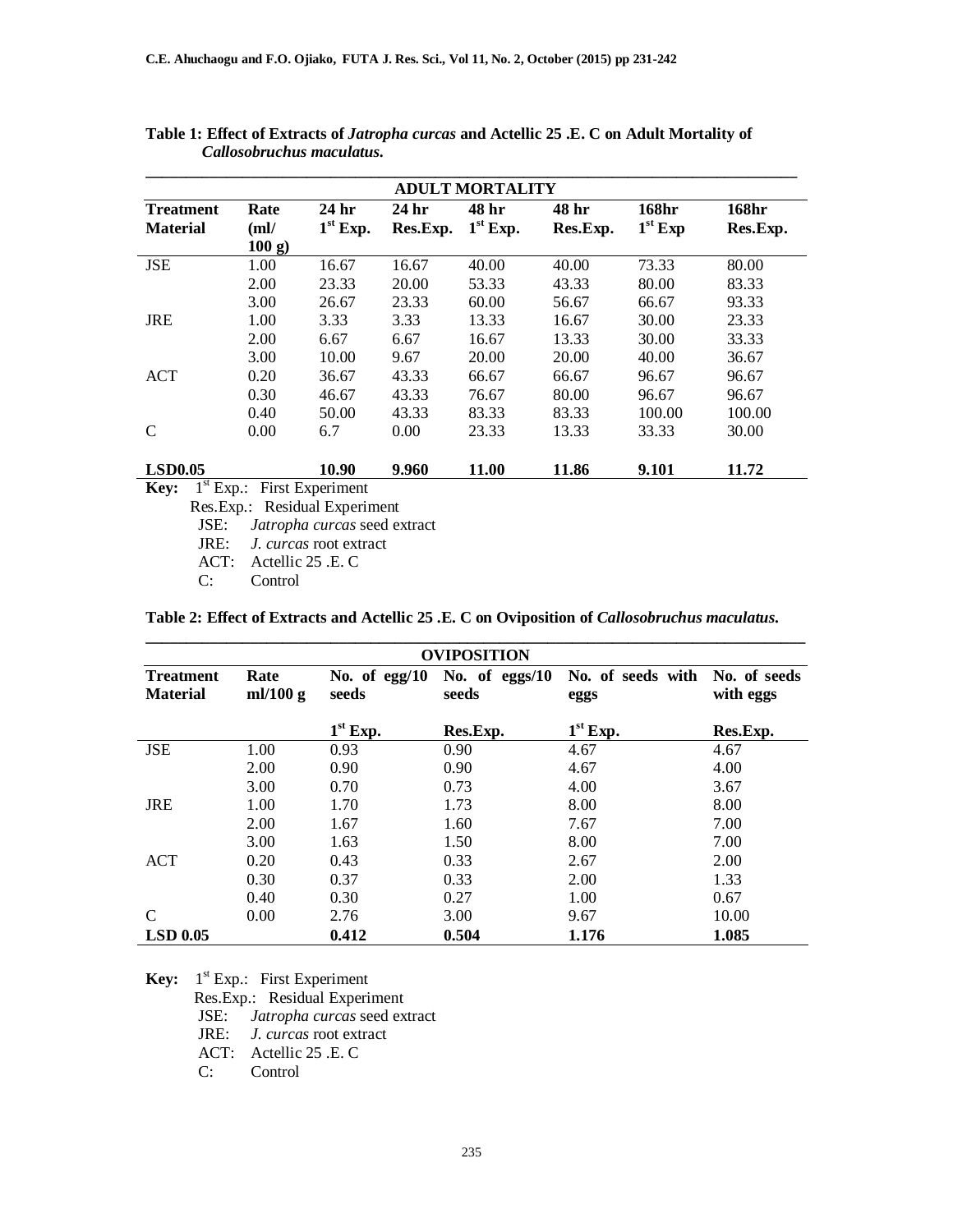|                                     |             |                  |                  |              | <b>ADULT EMERGENCE</b> |                 |       |                           |                           |
|-------------------------------------|-------------|------------------|------------------|--------------|------------------------|-----------------|-------|---------------------------|---------------------------|
| <b>Treatment</b><br><b>Material</b> | Rate<br>ml/ | 24 <sub>hr</sub> | 24 <sub>hr</sub> | 48 hr        | 48 hr                  | 96 hr           | 96 hr | <b>Total</b><br>emergence | <b>Total</b><br>emergence |
|                                     | 100 g       | 1 <sup>st</sup>  | Res.             | $1^{\rm st}$ | Res.                   | 1 <sup>st</sup> | Res.  | $1st$ Exp.                | Res.                      |
|                                     |             | Exp.             | Exp.             | Exp.         | Exp.                   | Exp.            | Exp.  |                           | Exp.                      |
| <b>JSE</b>                          | 1.00        | 9.33             | 10.67            | 3.33         | 3.67                   | 2.00            | 2.00  | 14.70                     | 15.67                     |
|                                     | 2.00        | 8.00             | 8.33             | 3.00         | 3.33                   | 2.00            | 1.33  | 13.00                     | 13.33                     |
|                                     | 3.00        | 7.67             | 8.33             | 2.67         | 3.00                   | 2.33            | 1.33  | 12.70                     | 13.00                     |
| <b>JRE</b>                          | 1.00        | 25.00            | 23.67            | 3.33         | 9.67                   | 6.00            | 5.33  | 39.30                     | 38.00                     |
|                                     | 2.00        | 28.33            | 27.00            | 3.74         | 9.00                   | 5.33            | 4.67  | 42.00                     | 40.00                     |
|                                     | 3.00        | 26.00            | 26.00            | 3.47         | 8.33                   | 5.33            | 4.67  | 40.30                     | 40.33                     |
| <b>ACT</b>                          | 0.20        | 2.00             | 3.00             | 1.00         | 1.67                   | 0.00            | 0.00  | 3.00                      | 4.67                      |
|                                     | 0.30        | 1.67             | 2.33             | 0.67         | 0.67                   | 0.00            | 0.00  | 2.33                      | 3.00                      |
|                                     | 0.40        | 1.00             | 1.33             | 0.00         | 0.33                   | 0.00            | 0.00  | 1.00                      | 1.67                      |
| C                                   | 0.00        | 92.33            | 90.67            | 18.67        | 19.33                  | 11.00           | 10.67 | 122.00                    | 120.67                    |
| <b>LSD0.05</b>                      |             | 7.623            | 9.77             | 2.258        | 2.327                  | 1.587           | 1.502 | 10.37                     | 12.11                     |

**Table 3: Effect of Extracts and Actellic 25 .E. C on Adult Emergence of** *Callosobruchus maculatus***.**

**Key:** 1<sup>st</sup> Exp.: First Experiment

Res.Exp.: Residual Experiment<br>JSE: *Jatropha curcas* seed ex-

JSE: *Jatropha curcas* seed extract

J. curcas root extract

ACT: Actellic 25 .E. C<br>C: Control

Control

#### **Table 4: Effect of Extracts and Actellic 25 .E. C on Damage by** *Callosobruchus maculatus***. DAMAGE ASSESSMENT**

| <b>Treatment</b><br><b>Material</b> | Rate<br>ml/ $100 g$ | No.of<br>holes/<br>seed | No.of<br>holes/seed | No.of<br>seeds<br>with holes | No.of<br>seeds with<br>holes | W.P.I<br>(9/0)  | W.P.I<br>(%) |
|-------------------------------------|---------------------|-------------------------|---------------------|------------------------------|------------------------------|-----------------|--------------|
|                                     |                     |                         |                     | $1st$ Exp.                   | Res.Exp.                     | 1 <sup>st</sup> |              |
|                                     |                     | $1st$ Exp.              | Res.Exp.            |                              |                              | Exp.            | Res.Exp.     |
| <b>JSE</b>                          | 1.00                | 0.57                    | 0.60                | 3.00                         | 3.33                         | 30.00           | 33.33        |
|                                     | 2.00                | 0.53                    | 0.53                | 2.67                         | 2.67                         | 26.67           | 26.67        |
|                                     | 3.00                | 0.45                    | 0.40                | 2.00                         | 1.67                         | 20.00           | 16.67        |
| <b>JRE</b>                          | 1.00                | 1.03                    | 1.07                | 5.00                         | 5.33                         | 50.00           | 53.33        |
|                                     | 2.00                | 0.94                    | 0.93                | 4.67                         | 5.00                         | 46.67           | 50.00        |
|                                     | 3.00                | 0.71                    | 0.67                | 4.67                         | 5.00                         | 46.67           | 50.00        |
| <b>ACT</b>                          | 0.20                | 0.10                    | 0.21                | 0.67                         | 0.67                         | 6.67            | 6.67         |
|                                     | 0.30                | 0.22                    | 0.10                | 0.33                         | 0.33                         | 3.33            | 3.33         |
|                                     | 0.40                | 0.11                    | 0.10                | 0.00                         | 0.00                         | 0.00            | 0.00         |
| C                                   | 0.00                | 2.43                    | 2.20                | 9.67                         | 10.00                        |                 |              |
| <b>LSD 0.05</b>                     |                     | 0.3927                  | 0.619               | 0.760                        | 1.291                        | 7.900           | 13.68        |

**Key:** 1<sup>st</sup> Exp.: First Experiment

Res.Exp.: Residual Experiment<br>JSE: *Jatropha curcas* seed ex

JSE: *Jatropha curcas* seed extract

J. curcas root extract

ACT: Actellic 25 .E. C

C: Control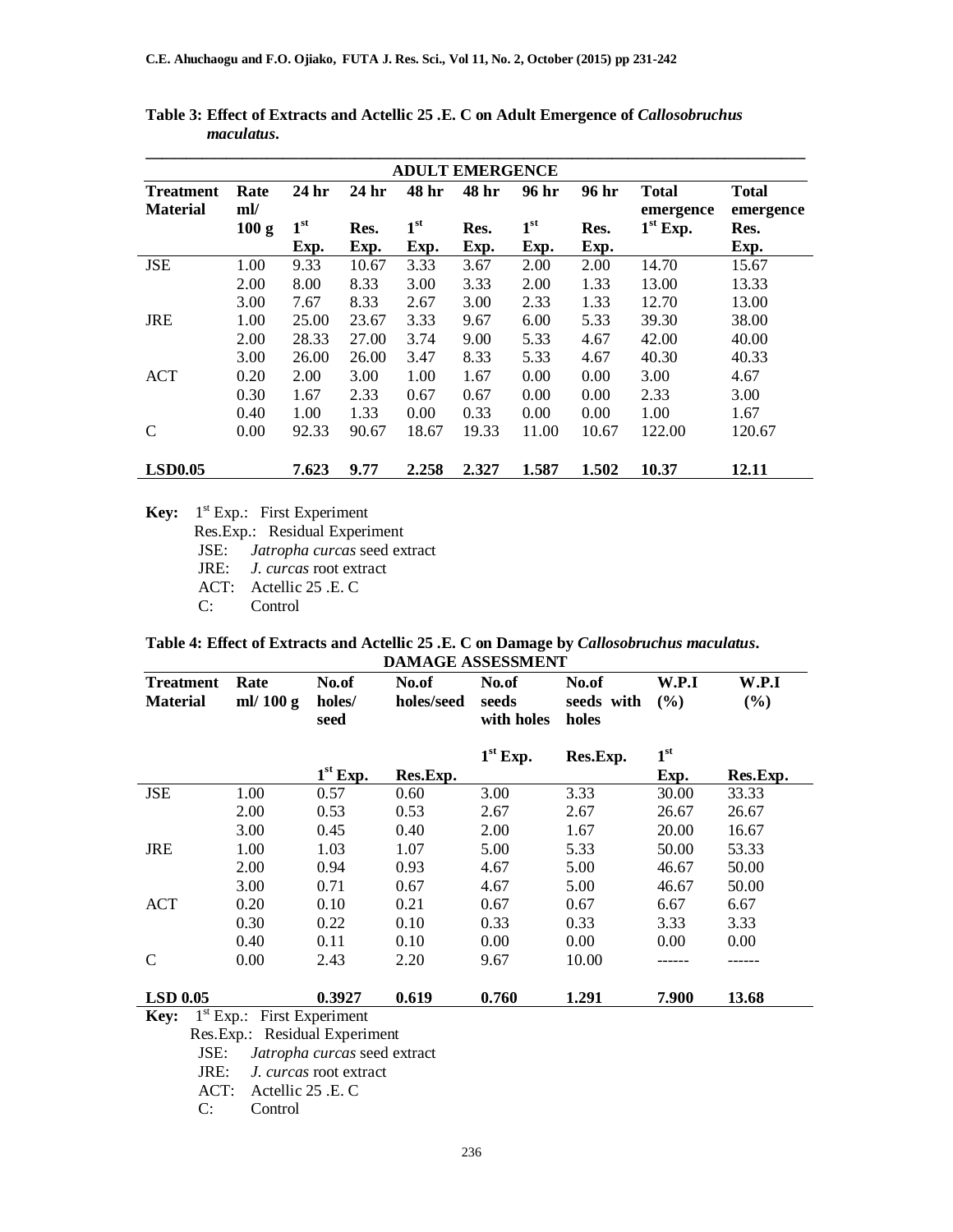| <b>Treatment</b> | Rate        | <b>Germination</b> |
|------------------|-------------|--------------------|
| <b>Material</b>  | ml/ $100 g$ | $(\%)$             |
| <b>JSE</b>       | 1.00        | 85.00              |
|                  | 2.00        | 86.56              |
|                  | 3.00        | 84.45              |
| <b>JRE</b>       | 1.00        | 83.44              |
|                  | 2.00        | 84.22              |
|                  | 3.00        | 86.56              |
| <b>ACT</b>       | 0.20        | 86.56              |
|                  | 0.30        | 85.67              |
|                  | 0.40        | 84.11              |
| C                | 0.00        | 86.44              |
| <b>LSD 0.05</b>  |             | <b>NS</b>          |
| Germination test |             | 86.67              |
| before treatment |             |                    |
| application.     |             |                    |

**Table 5: Effect of Extracts and Actellic 25 .E. C on Germination of Cowpea Seeds**

**Key:** JSE: *Jatropha curcas* seed extract JRE: *J. curcas* root extract ACT: Actellic 25 .E. C

C: Control

### **DISCUSSION**

The seed oil of *J. curcas* was found to be very effective in controlling *C. maculatus* infestation with a low weevil perforation index (WPI) (16.67%) which compared most favourably with the WPI of Actellic 25  $EC^{\circ}$ . All parts of the *J curcas* plant have been shown to possess biopesticidal activity against many pests. Previous works have reported the insecticidal activities of *J. curcas* plant parts against *Busseola fusca* and *Sesamia calamistis* (Makhar *et al*., 2007), *Helicoverpa zea* (Olapeju *et al*., 2008), termites (Acda, 2009, Verma *et al*., 2011), mosquitoes (Zewdneh *et al*., 2011), mites (Juliet *et al.,* 2012), Desert locusts (Bashir and Shafie, 2013), cockroaches (Lateef *et al.,* 2014) and *Sitophilus zeamais* (Ojiako *et al*., 2014),

This high bioactivity may be related to the presence of phorbol esters in the kernels, stem, flowers, buds, roots, bark (outer brown and inner green) skins and wood, but not in latex of *J. curcas* ( Makkar *et al.,* 1998). *Jatropha species* have also been confirmed as a rich source of terpenoid compounds, among which are diterpenoid compounds with about 68 diterpenes (Devappa *et al*., 2011). Further phytochemical analysis of the root, stem and petiole of the plant showed the presence of alkaloids, saponins, tannins, terpenoids,

steroids, glycosides, phenols and flavonoids (Sharma *et al*., 2012) which are known to have bactericidal, fungicidal and antimicrobial properties (Rachana *et al*., 2012; Narayani *et al*., 2012).

In this experiment, however, only the seed extract of *J. curcas* was found to be effective in the control of *C*. *maculatus* which activity was comparable to the action of the synthetic insecticide, Actellic.

Aiyelaagbe *et. al*. (2007) had observed that *J. curcas* seed oil, used as an emulsifiable concentrate on mung bean, was more toxic than other parts to *Callosobruchus chinensis* and inhibited the insect's oviposition. The seed oil have also been shown to effect oviposition deterrence and inhibited egg hatching in potato tuber moth, *Phthorimaea operculella* (Shelke *et al.*, 1987), inhibited growth of tobacco hornworm, *Manduca sexta* larvae (Sauerwein *et al.,* 1993), had anti-ovipositional activity against the seed beetle *C. maculatus* (Adebowale and Adedire, 2006) and meaningfully reduced the number of tested insect pests (*Aphids crassivora, Maruca testulalis* and *Megalurothrips sjostedti*) in a field trial to control field pests of cowpea (Ahuchaogu *et al*., 2014).

Makkar *et al*. (1998) had reported that *J. curcas* seed extracts contained more phorbol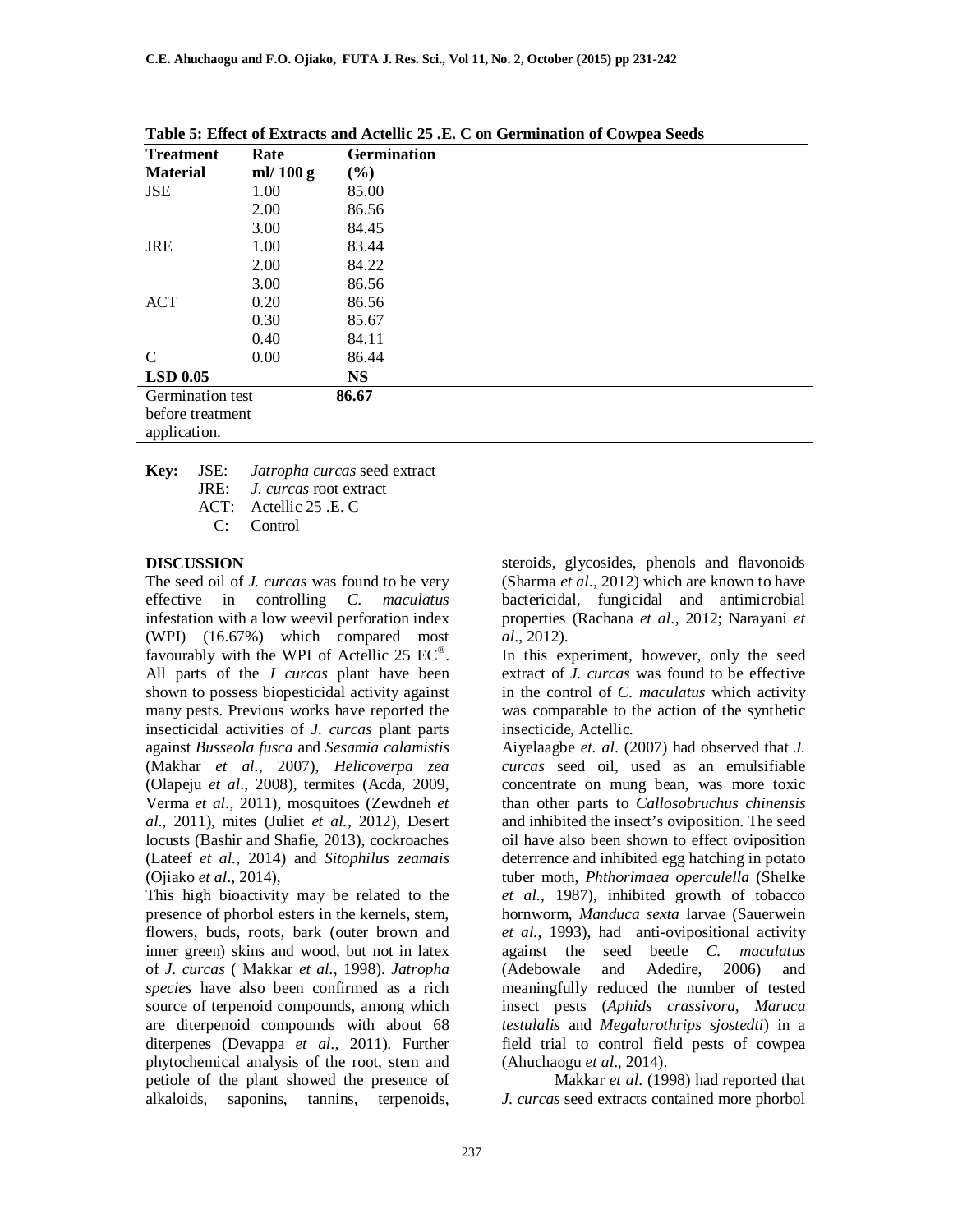esters which exerted potential insecticidal effects against *Busseola fusca* and *Sesamia calamistis* when compared with the root extract. This finding was later corroborated by Fang *et al*. (2005) who observed that *J. curcas* root contains a smaller amount of phorbol ester (0.55 mg / g dry matter) when compared with the seed  $(2.00 - 6.00)$  mg/ g dry matter).

*Jatropha* seed has also been found to contain a generous amount of curcin toxalbumin than other parts (Stirpe *et. al*., 1976). Curcin toxalbumins are toxic plant proteins that disable ribosomes, thereby inhibiting protein synthesis, producing severe cytotoxic effects in multiple organ systems, modifying amino acids (arginine, lysine, and tryptophan) in the active site resulting in loss of the inhibitor activity (Weike *et. al.,* 2006) which may be fatal to insects. These protein phytotoxins have a powerful inhibitory action upon protein synthesis in reticulocyte lysate with an IC50 (95 % confidence limits (Lin *et al*., 2003) and are similar in structure to the toxins found in cholera, tetanus, diphtheria and botulinum which physiological and toxic properties resemble those of viperine snake venom (Anon., 2015). Curcin toxalbumins were later found to be absent in the root of *J. curca* (Makkar and Becker, 2009).

The efficacy of Actellic 25 .E.C<sup>®</sup> (Pirimiphosmethyl) could be as a result of its contact and fumigant activity (Čerňáková *et al*., 1992, WHO, 2004). It is reportedly fast acting, effective at low concentrations and has, at 375 mls/100 liters of water, been used to control Aphids (*Myzus persicae*) and Whiteflies (*Bemsisa tabasi*) in Okra (Shoura Chemicals, 2012). Ojiako and Adesiyun (2008b) have reported the efficacy of Actellic 2 % Dust® (Pirimiphos- methyl) in the control of *C. maculatus* in stored cowpea.

Germination tests showed no significant differences  $(P=0.05)$  among the treatment materials used when compared with the control. All cowpea seeds treated recorded at least 83.44% germination which was not statistically different from the 86.67 % observed before the commencement of the experiment. Earlier work (Ojiako *et al*., 2014) had shown that the seed and root powders of *J. curcas* had no significant effect on germination of stored maize. It has been reported that plant extracts generally do not affect the germination of seeds treated with them (Akinkurolere *et al*., 2006).

#### **CONCLUSIONS AND RECOMMENDATION**

The result of this study shows that *J. curcas* seed oil was able to control *C. maculatus* in stored cowpea. However, the root extracts did not compare effectively with either the synthetic chemical or seed extract used. The treatment materials had no negative effect on the germination of the treated seeds. *Jatropha curcas* is readily available, cheap, easily biodegradable and environmentally friendly. It could serve as a valuable alternative to the use of synthetic insecticide in the management of insect pests of stored cowpea.

The study recommends the need for follow-up studies on the potentials of this plant product as protectants of stored produce. Probable agronomic practices aimed at the domestication and or cultivation of *J. curcas*  plants could be the focus of agricultural institutes and departments of agriculture in tertiary institutions in Nigeria. This may invariably increase the availability of plant materials that could serve as models for the synthesis of new insecticidal compounds. Since Jatropha have been found to contain poisonous alkaloids, it is further recommended these extracts be used for seeds meant for planting only.

### **REFERENCES**

**Acda, M. N.** (2009): Evaluation of oil of the Physic nut, *Jatropha curcas* L.(Malpighiales: Euphorbiceae) against the Philippine milk termite, *Coptotermes vastator* Light (Isoptera:<br>Rhinotermitidae).- Journal of

 Rhinotermitidae).- Journal of Insect Science 9: 64- 71

- **Adebowale, K.O. and Adedire, C.O.** (2006). Chemical composition and insecticidal properties of the underutilized *Jatropha curcas* seed oil. African Journal of Agricultural Research 5 (10): 901-906.
- **Agu, C. M., Nwogbaga, A. C., Uwandu, C. G., Peter- Onoh, C. A., Mbuka, C. O., Ojiako, F. O.,**
- **Ndulue, N. K. and Ogwudire, V. I.** (2013). Effect of *Jatropha curcas* on root-gall nematode disease and the consequent<br>proximate composition of Okra: proximate composition of Okra: *Abelmonchus esculentus* (L.) Moench. Bionature 33(2): 59 – 62.
- **Ahuchaogu, C.E., Ojiako, F.O and Kabeh, J.D.** (2014). Evaluation of *Jatropha curcas*  Lam extracts in the control of some field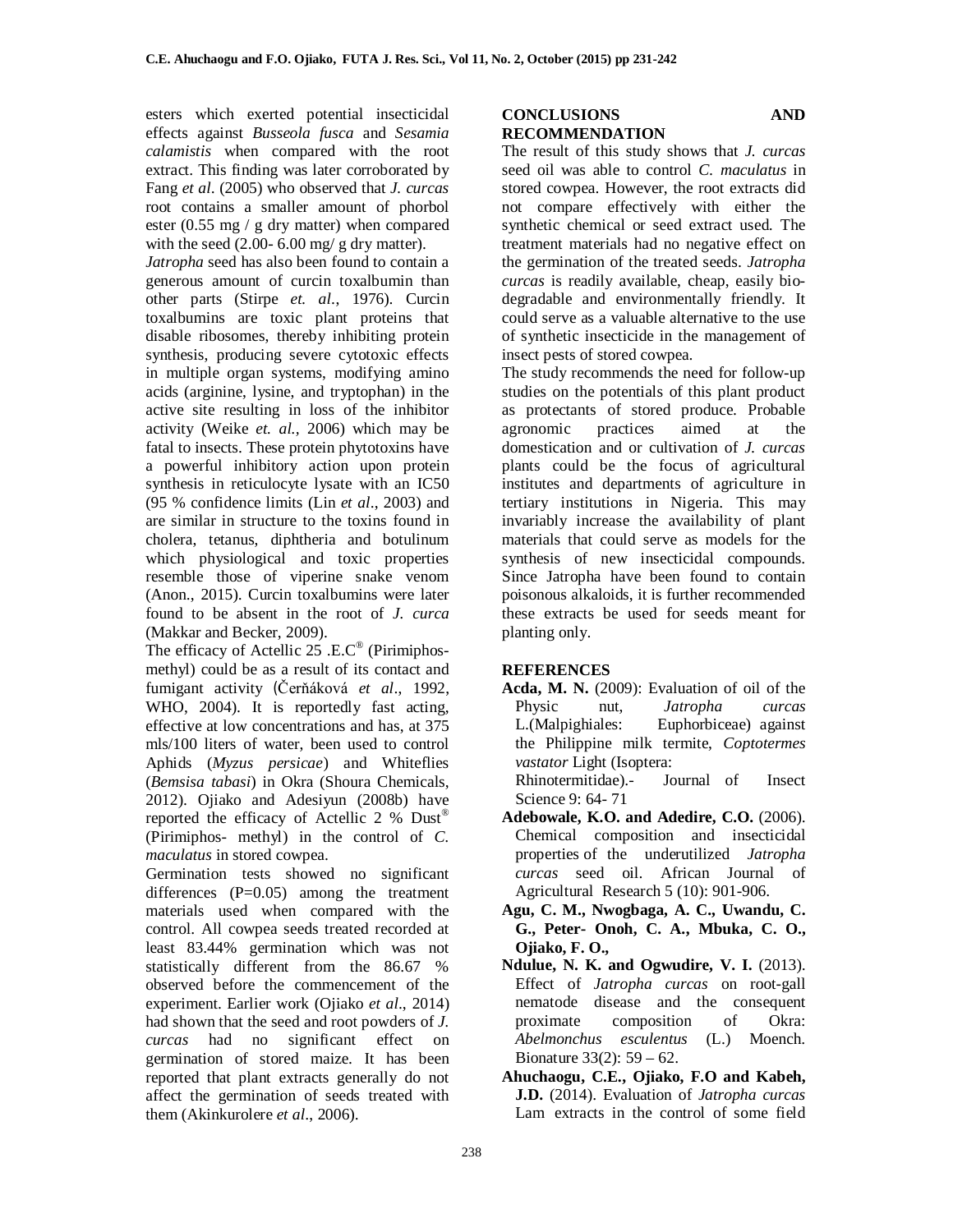insect pests of cowpea: International Journal of Scientific and Technology Research 3 (3): 136-141.

- **Aiyelaagbe, O.O., Adeniyi, B.A., Fatunsin, O.F. and Arimah, B.D.** (2007). *In vitro* antimicrobial activity and phytochemical analysis of *Jatropha curcas* roots. International Journal of Pharmacology 3:106–110.
- **Akinkurolere, R.O., Adedire, C.O. and Odeyemi, O.O.** (2006). Laboratory evaluation of the toxic properties of forest anchomanes, *Anchomanes difformis* against pulse beetle *Callosobruchus maculatus* (Coleoptera: Bruchidae). Insect Science 13:25 - 29.
- **Anonymous** (2015). Drugs and Poisons. Hard Science. Soft Touch. http://www.drugsandpoisons.com/2008/01/le ctins-peas-and-beans-gone-bad.htm Retrieved: July 3, 2015
- **Azeez, O. M. and Pitan, O.O.R.** (2015). Influence of cowpea variety on the potency and deterrent indices of six plant powders against the seed bruchid, *Callosobruchus maculatus* (Fabricius) (Coleoptera: Bruchidae). Archives of Phytopathology and Plant
- Protection 48 (5): 441-451 **Bashir, E. M. and Shafie, H. A. F.** (2013). Insecticidal and Antifeedant Efficacy of Jatropha Oil
	- Extract Against the Desert Locust, *Schistocerca gregaria* (Forskal) (Orthoptera: Acrididae). Agricultural and Biological Journal of North America 4(3): 260 -267
- **Beck, C.W. and Blumer, L.S.** (2014): A Handbook on Bean Beetles, *Callosobruchus maculatus*. National Science Foundation, DUE – 0535903: 1-10

http://beanbeetles.org/handbook/handbook.p df

**Belewu, M.A.** (2008). Replacement of fungus treated *Jatropha curcas* seed meal for soybean meal in the diet of rat. Green Farming Journal 2(3):154-157.

- Bressani, R. (1985). Nutritive value of cowpea. In S. R. Singh and K. O. Rachie, editor. Cowpea Research, Production and Utilization. John Wiley & Sons Ltd. Chichester, USA. Pages 353 – 359
- **Čerňáková, M., Kurucová, M. and Fuchsová, D.** (1992). Effect of the

insecticide Actellic on soil microorganisms and their activity. Folia Microbiologica 37(3): 219 – 222

- **Chomnong, W. N.** (1990). Investigation of the chemical constituents and cytotoxic activity on *Jatropha curcas*. Newslett. Regional Network. Chemical & Natural Products. Southeast Asia 14:19–24.
- **Devappa, R. K., Makkar, H. P. S. and Becker, K.** (2011). Jatropha Diterpenes: A Review. Journal of American Oil Chemists' Society 88 (13): 301-322.
- **Dugje, I.Y., Omoigui, L.O., Ekeleme, F., Kamara, A.Y. and Ajeigbe, H.** (2009). Farmers' Guide to Cowpea Production in West Africa. IITA, Ibadan, Nigeria. 20 pages.
- **Duke, J.A.** (1985). Hand book on medicinal herbs. Florida, USA: CRC. Press Inc
- **Elhag, E.A.** (2000). Deterrent effects of some botanical products on oviposition of the cowpea bruchid, *Callosobruchus maculatus* (F.) (Coleoptera: Bruchidae). International Journal of Pest Management 46 (2): 109- 113.
- **Fang, R; Sheng hua, W; Xia guang, Z; Liang, G; Qin, W; Ling, T; Ying, X; and Fang, C.** (2005). Identification of curcin by western blot in Calli gernerated from explan of *Jatropha curcas* L. Journal of Sichuan University (Natural Science Edition) 42: 206 – 209.
- **Fatope, M.O; Mann, A; and Takeda, Y.** (1995). Cowpea weevil bioassay: A simple prescreen for<br>plants with

grain protectant effects. International Journal of Pest Management 41**:** 44-86.

- **Golob, P., Andean, H. F. Atangrya , ]. and Ran, B. M.** (1988). On-farm storage losses of Cowpea and Bambara groundnut in Northern Ghana. Proceedings of the 7th International Working Conference on Stored-Product Protection – Vol. 2. 14- 19 October, 1998, Beijing, China
- **Govindan, K. and Jeyarajan-Nelson, S.** (2008). Effect of ten plant powders on mortality, oviposition, adult emergence and seed weight loss on pulse beetle, *Callosobruchus maculatus* (F.) (Coleopter a: Bruchidae). Hexapoda*,* 15 (1): 64-66.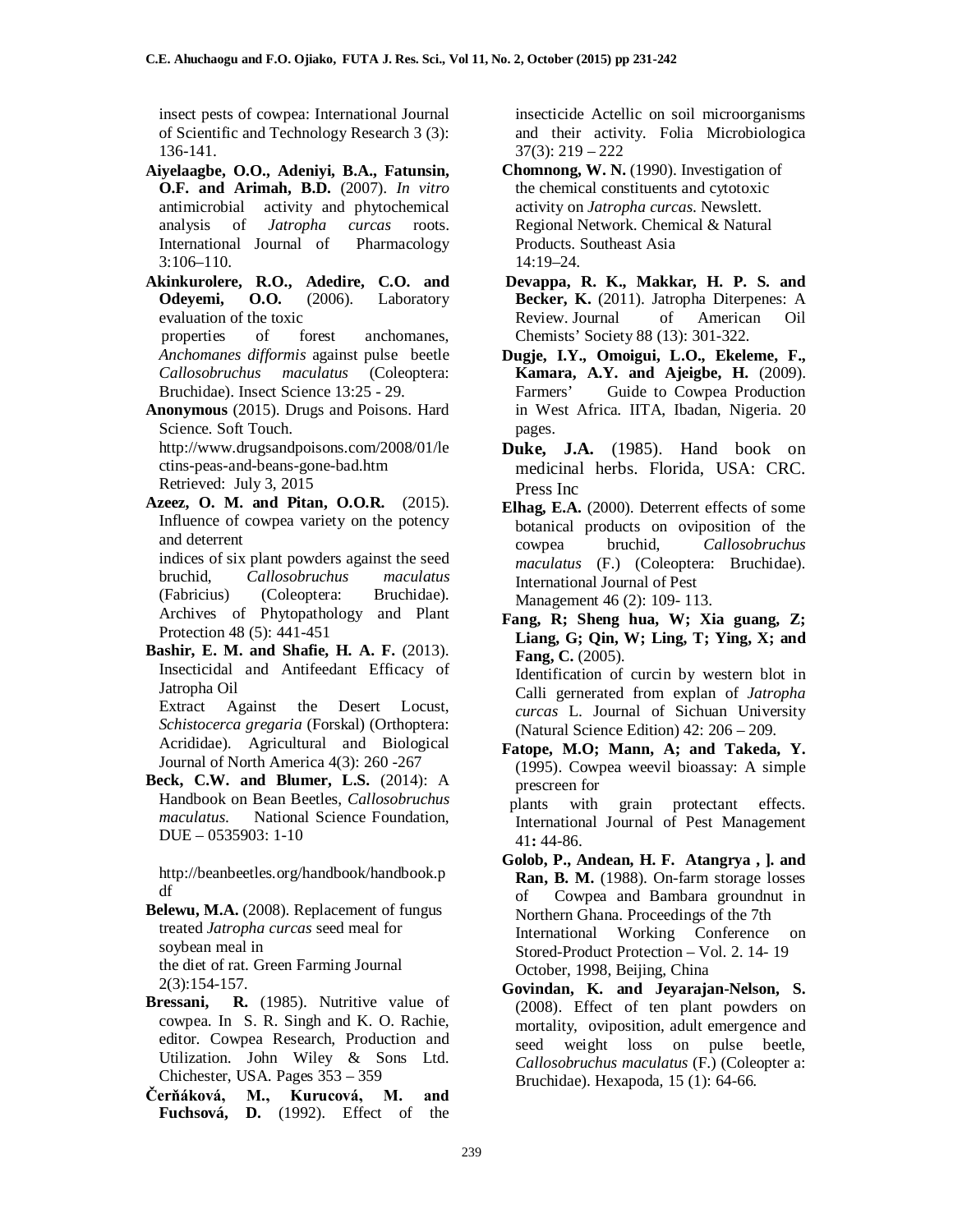- **Huignard, J; Leroi, B; Alzouma, I. and Germain, J. F.** (1985). Oviposition and development of *Bruchidius atrolineatus*  and *Callosobruchus maculatus* in *Vigna unguiculata* in cultures in Niger. Insect Science and its Application 6**:** 691- 699.
- **Ilboudo, Z., Dabiré-Binso, C.L. Sankara, F. Nébié, R.C.H. and Sanon, A.** (2015). Optimizing the use of essential oils to protect stored cowpeas from *Callosobruchus maculatus* (Coleoptera: Bruchinae) damage. African Entomology 23 (1): 94-100
- **Jayakumar, M; John William, S. and Ignacimuthu, S.** (2005). Evaluation of some plant extracts on the oviposition deterrent and adult emergence activity of *Callosobruchus maculatus* F. (Bruchidae: Coleoptera). Pestology 29 (1): 37-41.
- **Jibrin, D. M., Abdullah, J. and Ibrahim, U.** (2013). Evaluation of some plant products for the control of the Cowpea weevil (*Callosobruchus maculatus*). American-Eurasian Journal of Agricultural & Environmental Science 13 (5): 673-676.
- **Juliet, S., Ravindran, R., Ramankutty, S. A., Gopalan, A. K. K., Nair, S. N., Kavillimakkil, A. K., Bandyopadhyay, A., Rawat , A. K. S. and Ghosh, S.** (2012). *Jatropha curcas* (Linn) leaf extract—A possible alternative for population control of *Rhipicephalus* (Boophilus) *annulatus*.- Asian Pacific Journal of Tropical Diseases 2:  $225 - 229$ .
- **Lale, N.E.S.** (1992). A laboratory study of the comparative toxicity of products from three spices to maize weevil. Post-harvest Biology and Technology 2: 61-64.
- **Lateef, F. A., Daudu, S. O., Jere, P. and**  Yusuf, D. (2014). Insecticidal effect of *Jatropha curcas* oil phorbol esters on the nymph, adult cockroaches and termites. International Journal of Applied Science and Engineering Resources 3(2): 495 – 503.
- **Lin, J., Yan, F., Tang, L. and Chen, F.**  (2003). Antitumor effects of curcin from seeds of *Jatropha curcas*. Acta Pharmacologica Sinica 24 (3): 241 -246**.**
- **Loni, A. and Panahi, O.** (2015). Control of stored grain pest, *Callosobruchus maculatus*  (F.) (Coleoptera: Bruchidae), using the essential oils isolated from *Zingiber officinale* (L.) and *Mentha pulegium* (L.) in laboratory condition. Archives of

Phytopathology and Plant Protection 48  $(5): 434-440$ 

- **Makkar, H. P. S., and Becker, K.** (1997). Potential of *Jatropha curcas* seed meal as a protein supplement to livestock feed, constraints to its utilization and possible strategies to overcome constraints to its utilization. In Proceedings: *Jatropha* 1997: International Symposium on Biofuels and Industrial Products from *Jatropha curcas* and other tropical oil seed plants, February 23–27, Managua, Mexico.
- **Makkar, H. P. S; Aderibigbe, A. O; and**  Becker, K. (1998). Comparative evaluation of nontoxic and toxic varieties of *Jatropha curcas* for chemical composition, digestibility, protein degradability and toxic factors. Food Chemistry 62: 207–215.
- **Makkar. H. P. S., Goel, G., Francis, G. and Becker, K**. (2007). Phorbol esters: structure, biological activity, and toxicity in animals.- International Journal of Toxicology 26: 279 – 288
- **Makkar, H. P. S., and Becker, K.** (2009). *Jatropha curcas*, a promising crop for the generation of biodiesel and value-added coproducts. European Journal of Lipid Science Technology 111: 773–787.
- **Narayani, M., Johnson, M., Sivaraman, A. Janakiraman, N.** (2012). Phytochemical and antibacterial studies on *Jatropha curcas* L. Journal of Chemical and Pharmacological Research 4(5): 2639 - 2642
- **Niber, B.T.** (1994). The ability of powders and slurries from 10 plant species to protect Stored grains from attack by *Prostephanus truncatus* (Horn.) (Coleoptera: Curlionidea). Journal of Stored Products Research 30: 297-301
- **Ohazurike, N. C., Omuh, M. O., and Emeribe, E. O.** (2003). The use of seed extracts of the physic nut (*Jatropha curcas* L.) in the control of maize weevil (*Sitophilus zeamaise* M.) in stored maize grains (*Zea mays* L.). Global Journal of Agricultural Science 2: 86– 88.
- **Ojiako, F. O. and Adesiyun, A. A.** (2008a): Post-infestation assessment of some plant materials and Actellic dust on *Callosobruchus maculatus* F. (Coleoptera: Bruchidae) adult emergence and seed damage. Environment and Ecology 26 (3A):1364 –1368, 2008.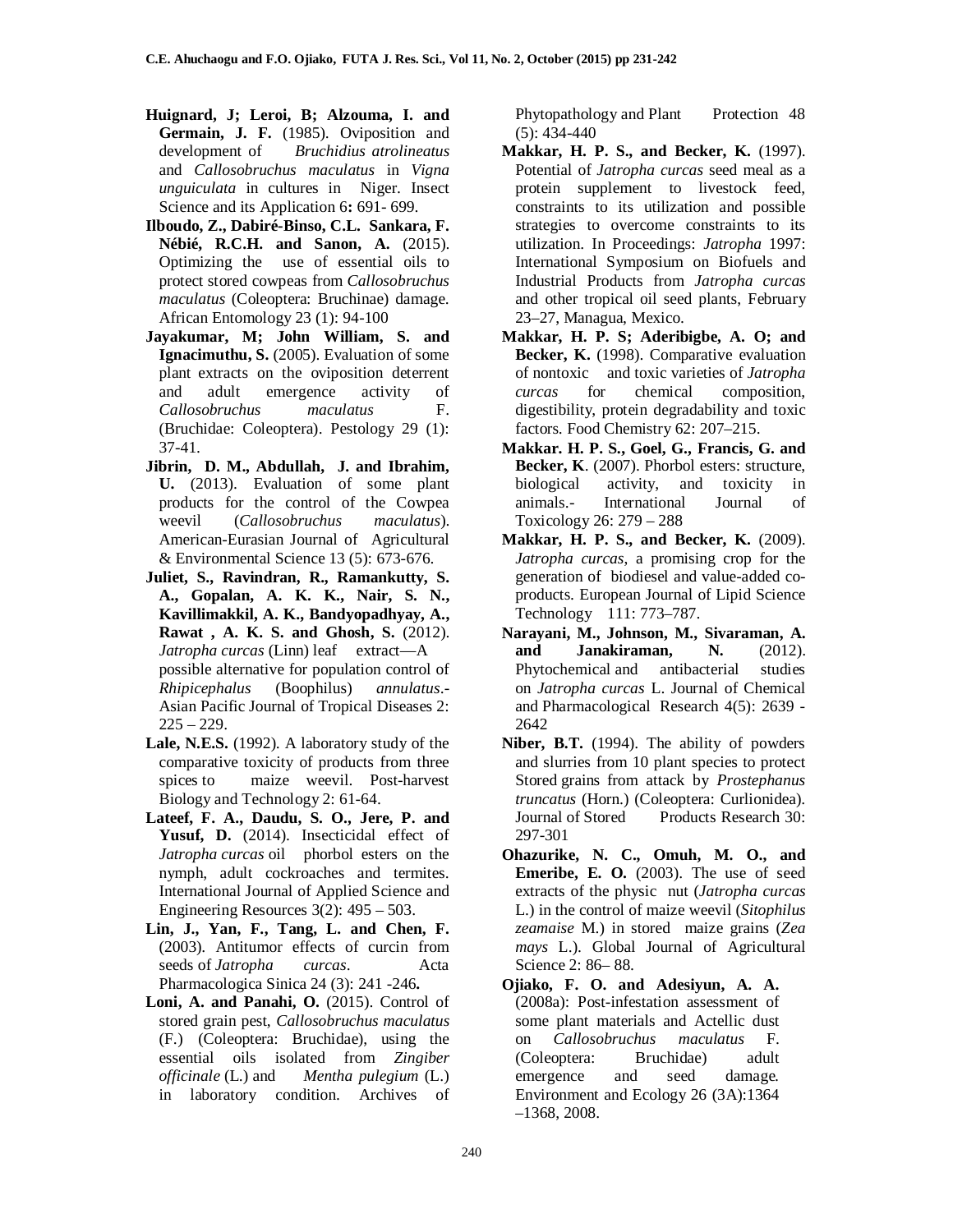- **Ojiako, F.O. and Adesiyun, A.A.** (2008b). Comparism of *Moringa oleifera* LAM seed powder and Actellic 2 % dust in the control of *Callosobruchus maculatus*. F. (Coleoptera: Bruchidea) on stored cowpea and their effects on nutritional and organoleptic Characteristics. Research on Crops 9 (2): 466-475.
- **Ojiako, F. O., Dialoke, S. A., Ihejirika, G. O., Ahuchaogu, C. E. and Iheaturueme, H. I.** (2014).

Management of stored maize against *Sitophilus zeamais* Motschulsky (Coleoptera: Curculionidae) with the seed and root powders of *Jatropha curcas* (L.). International Journal of Agriculture and Rural Development 17 (3): 1899-1904

- **Olapeju, O., Aiyelaagbe, O. O., James, B. and Gloer, J. B.** (2008). Japodic acid, A Novel Aliphatic Acid from *Jatropha podagrica* Hook. Records of Natural Products. 2(4): 100-106
- **Oliver-Baver, B.** (1986). Medicinal plants in tropical West Africa. Cambridge University Press, 32 East 57th street New York.NY10022.ISBN 0-521-2781X. 39(1):19, DOI: 375 pp.
- **Oparaeke, A.M. and Dike, M.C. (1996).** Comparism of garlic and lemon grass products in the control of *Callosobrochus maculatus* (F.) (*Coleopter: Bruchidae*) in stored cowpea grains. Nigerian Journal of Entomology 13:73-80.
- **Rachana, S., Agarwal, T., Rastogi, R., Arora, N., Rastogi, M.** (2012). Comparative analysis of antibacterial activity of *Jatropha curcas* fruit parts.- Journal of Pharmacy and Biomedical Science 15(12): 1- 4
- **Rahman, A. and Talukder, F.A.** (2006). Bio efficacy of some plant derivatives that protect grain against the pulse beetle, *Callosobruchus maculatus*. Journal of Insect Science 6(3): 19-25.
- **Sadeghi, A; Van Damme, E.J.M; Peumans, W.J; Smagghe, G.** (2006). Deterrent activity of plant lectins on cowpea weevil, *Callosobruchus maculatus* (F.), oviposition.Phytochemistry 67: 2078–2084.
- **Sauerwein, M., Sporer, F. and Wink, M.** (1993). Insect - toxicity of phorbol esters from *Jatropha curcas* seed oil.- Planta Medica 59: A686
- **Saxena, R. and Saxena, B.** (2000). Bioactivity of certain plant extracts against C*allosobruchus maculatus* (Fab.). Journal of Applied Zoological Research. 11(1): 29 - 32.
- **Sharma, A. K., Gangwar, M., Tilak, R., Nath, G., Sinha, A. S. K., Tripathi, Y. B. and Kumar, D.** (2012). Comparative in vitro antimicrobial and phytochemical evaluation of methanolic extract of root, stem and leaf of *Jatropha curcas* Linn. of Pharmacology and Pharmacotherapeutics 4: 34- 40
- **Shelke, S. S., Jadhav, L. D. and Salunkhe, G. N.** (1987). Ovicidal action of some vegetable oils and extracts on the storage pest of potato, *Phthorimaea operculella* Zell.- Biovigyanam  $13: 40 - 4$
- **Shoura Chemicals** (2012). Diseases and pests of Okra (*Abelmoschus esculentus*). Homepage of Shoura Chemicals, Km 28, Cairo - Alex Desert Road, Starchem Building,

http://www.shouragroup.com/vOkrae.htm 1.57am, 22/02/2015.

- **Srivastava, F.K.** (1998). A Test Book of Appled Entomology. Kalyani Publishers. New Delhi, India.
- **Stirpe, F. A., Pession-Brizzi, E., Lorenzoni, P. and Sperti, S.** (1976). Studies on the protein from seeds of *Croton tiglium* and *of Jatropha curcas*: Toxic properties and inhibition of protein

synthesis in vitro. - Biochemistry Journal 156: 1- 6

- **Talukder, F.A. and Howse, P.E.** (2000). Isolation of secondary plant compounds from *Aphanamixis polystachya* as feeding deterrents against adults *Tribolium castaneum* (Coleoptera: Tenebrionidae). Journal of Stored Product Research 107(5): 395-402.
- **Verma, M., Pradhan, S., Sharma, S., Naik, S. N. and Prasad, R.** (2011): Efficacy of karanjin and phorbol ester fraction against termites (*Odontotermes obesus*).- International Biodeterioration and Biodegradation 65: 877–882
- **Weike, C., Qi, Z., Xingchun, C., Kexiu, W., Ying, X., Lin, T., Shenghua, W., Jie, B. A. and Fang, C.** (2006). Chemical modification of *Jatropha curcas* RIPs (curcin) and effect of the modification on relative activity of curcin.- Chinese Journal